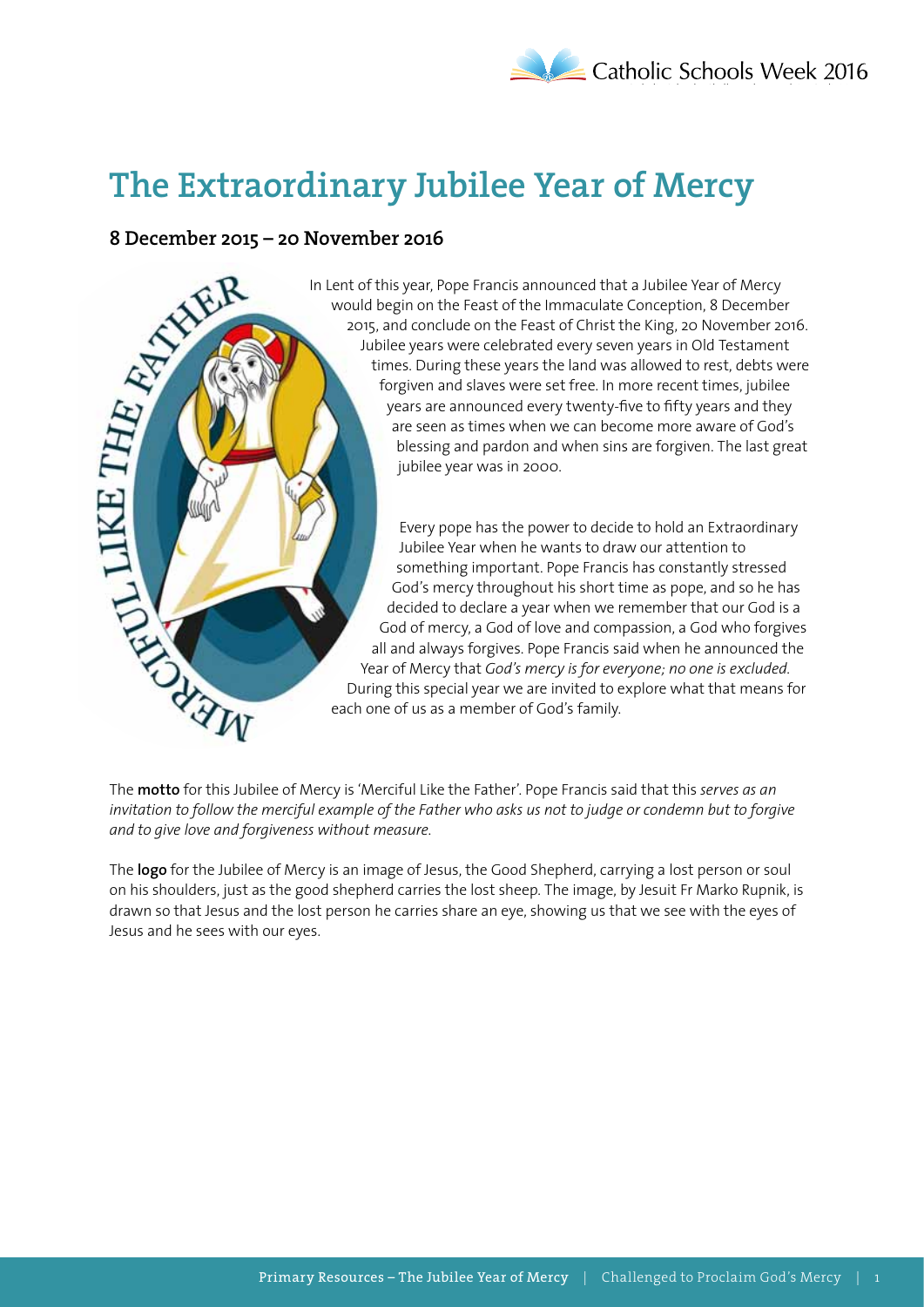

### **Holy Doors in a Jubilee Year**

Holy Doors are found in each of the four main churches or basilicas in Rome: St Peter's, St John Lateran's, St Mary Major's and St Paul's Outside the Walls. Traditionally, Holy Doors are bricked up at the end of the jubilee year. The unblocking of the Holy Door in St Peter's began on 16 November 2015, so that it was ready for Pope Francis to unlock on 8 December 2015.

### *'It's a door that opens in the Church in order to reach out to those who, for many reasons, are far away.'*

*Pope Francis*



*The Holy Door of the Papal Basilica of St Peter in Rome, with panels showing stories from the Bible*